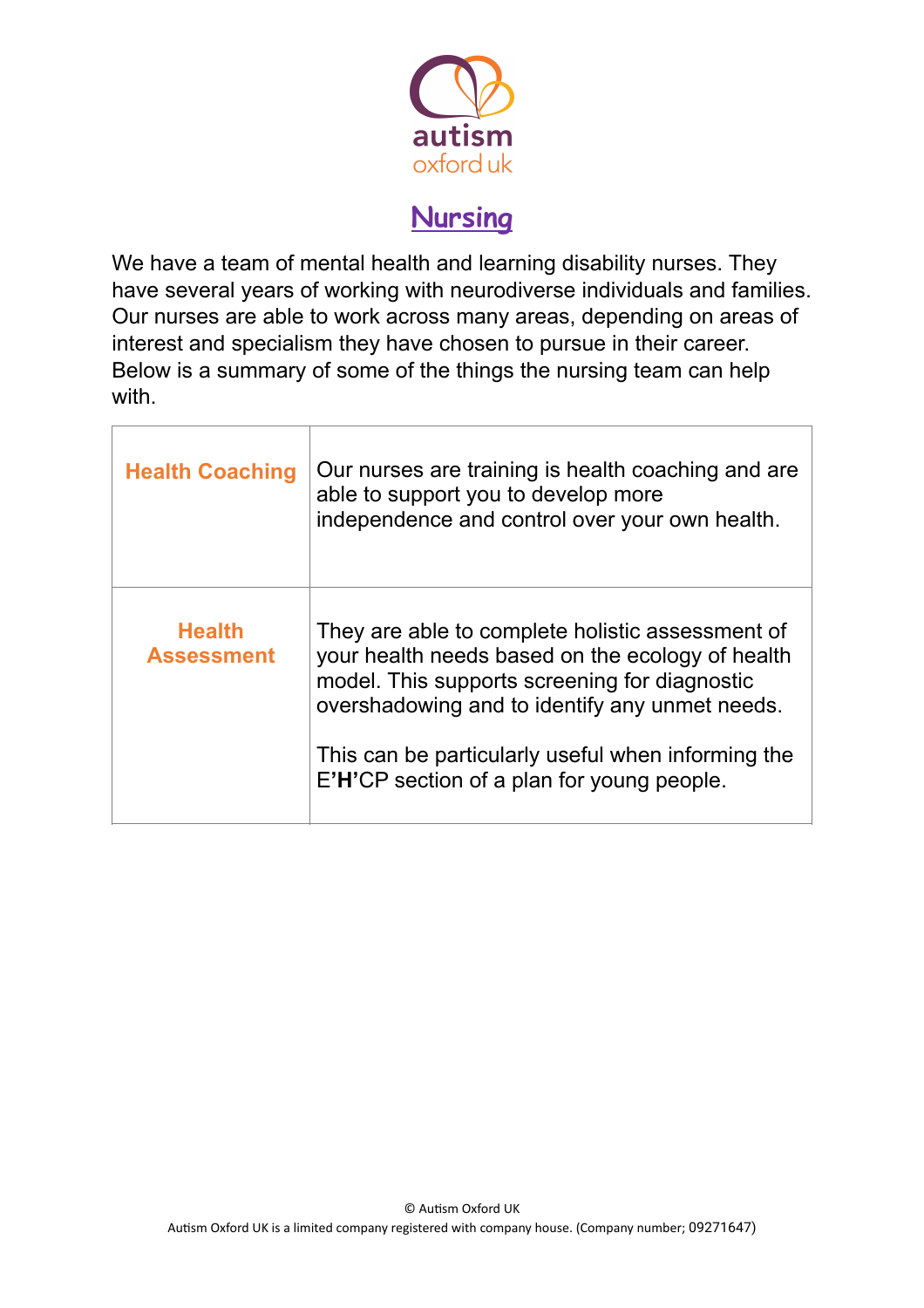

| <b>Mental Health</b> | Our team are highly skilled in assessing<br>individuals' mental health and supporting any<br>associated risks.                                                                                                                                                                                               |
|----------------------|--------------------------------------------------------------------------------------------------------------------------------------------------------------------------------------------------------------------------------------------------------------------------------------------------------------|
|                      | When individuals are experiencing poorly mental<br>health, it can be difficult to self intitate strategies<br>that are new. We take a proactive approach to our<br>support, exploring strategies that can help at times<br>of poor mental health and embedding these before<br>crisis.                       |
|                      | The team have experience of working with<br>individuals that are looking to be discharged back<br>into the community and/ or avoid admission to<br>hospital. They can support activation of national<br>frameworks such as the CT(E)R process and<br>support person centred planning and risk<br>management. |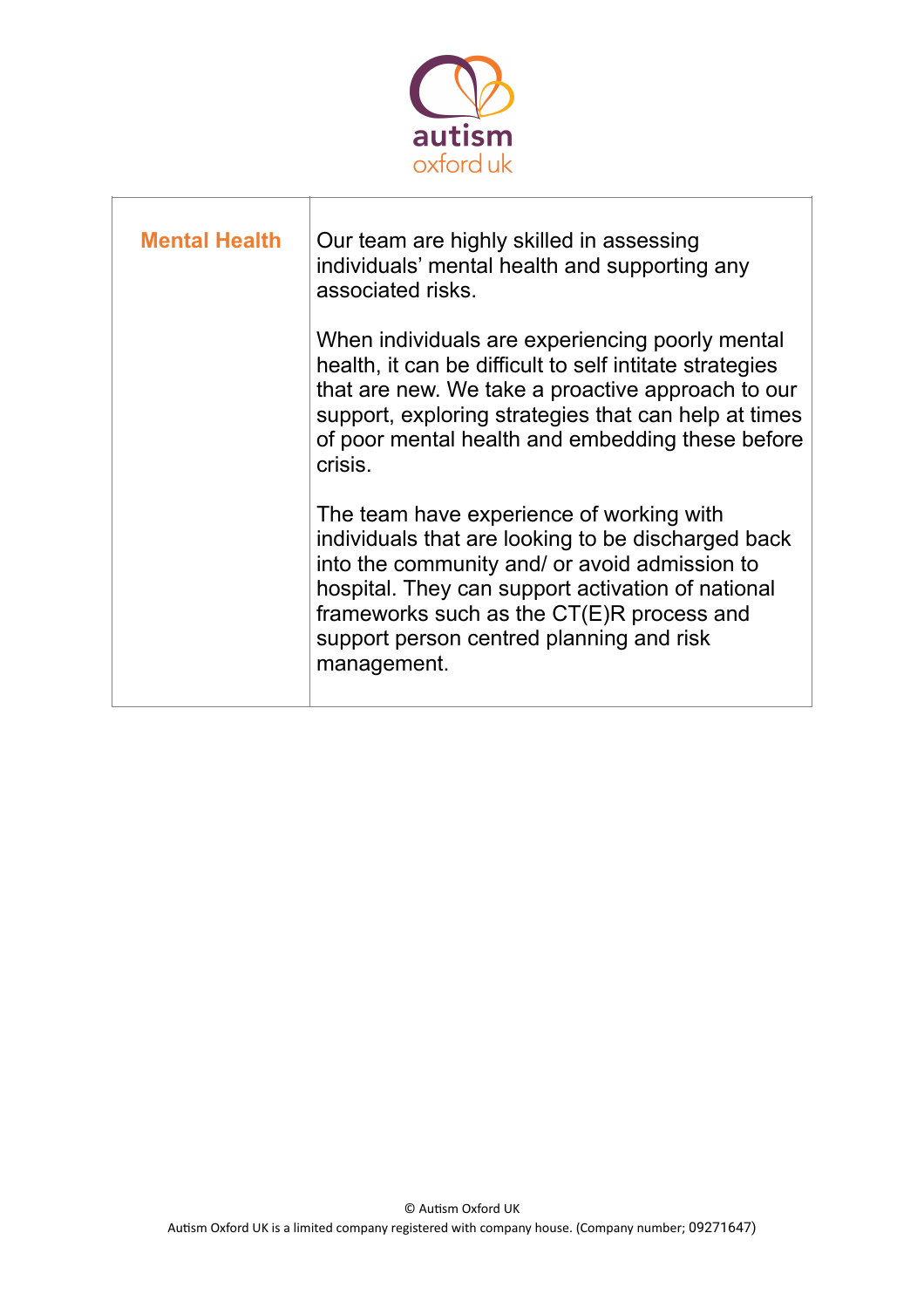

| <b>Emotional</b><br><b>Regulation</b> | Therapies such as CBT, and DBT has shown to be<br>effective for autistic individuals. However, these<br>are only effective if there is an understanding of<br>emotions in the first place.<br>The team supports the development of emotional<br>literacy and understanding your own body.<br>Emotions can be intense, both positive and<br>negative emotions, and can be difficult to tolerate.<br>Our emotional regulation programme is a blended<br>approach of Professor Tony Attwood emotional<br>toolbox and the Zones of Regulations, providing<br>individuals. |
|---------------------------------------|-----------------------------------------------------------------------------------------------------------------------------------------------------------------------------------------------------------------------------------------------------------------------------------------------------------------------------------------------------------------------------------------------------------------------------------------------------------------------------------------------------------------------------------------------------------------------|
| <b>Relationships</b>                  | Our nurses can support you to understand<br>relationships. There are many stages to<br>developing a relationship and the team can<br>support you at every step, for example exploring<br>what type of relationship you would like, to how to<br>maintain a relationship and manage conflict within<br>these.<br>We also think it is important to develop our<br>understanding of what is a 'healthy relationship' to<br>reduce the risk of domestic violence and<br>exploitation.                                                                                     |